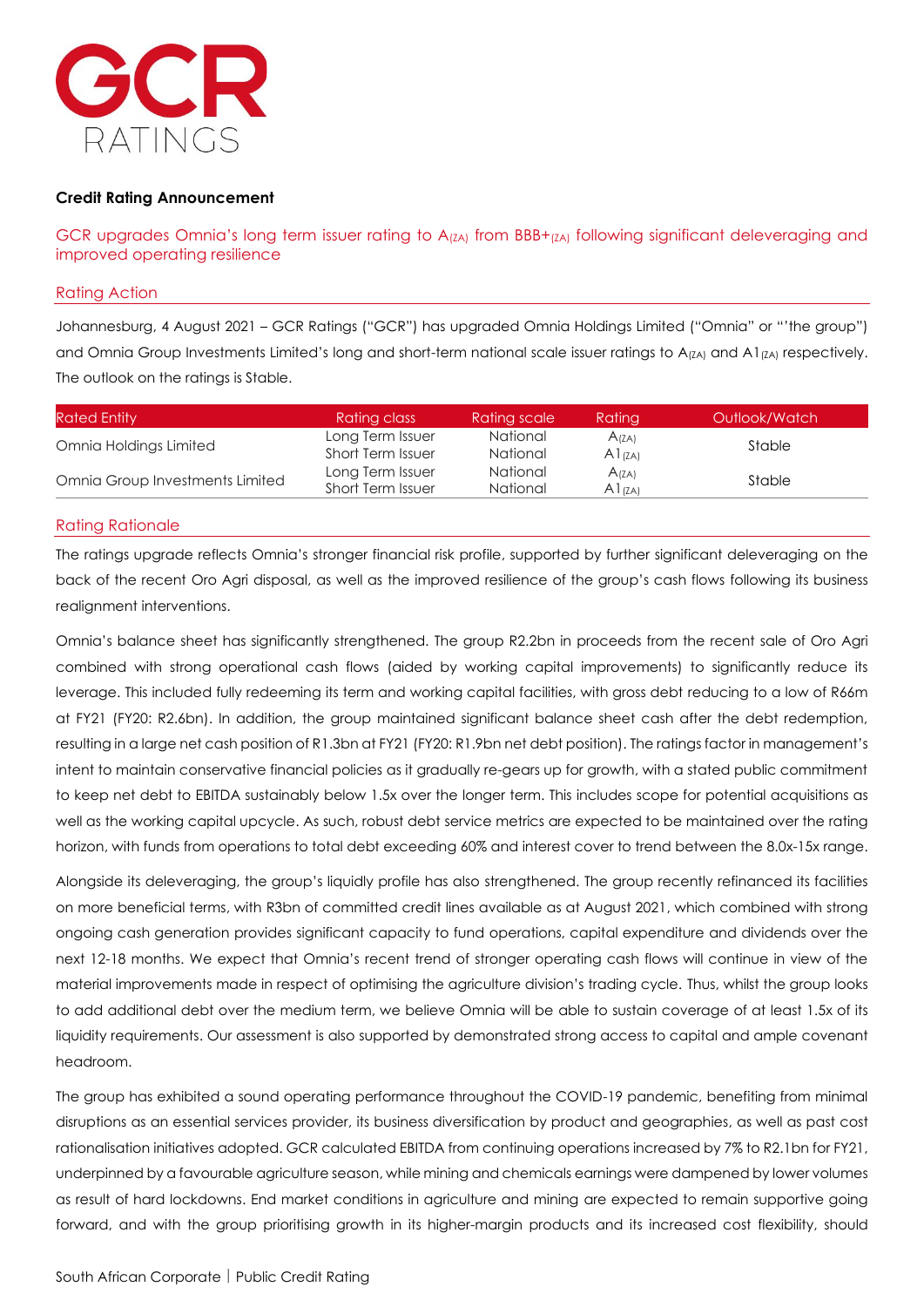contribute to greater earnings momentum going forward. Thus, the operating margin should continue to trend within longer term targeted profitability levels of 6-9% (FY21: 6% GCR adjusted operating margin). Nonetheless, we do continue to recognise past volatility in the group's earning base, whilst it is yet to achieve margins aligned to strongly performing peers.

Omnia's solid business profile is underpinned by its strong market positioning in the agriculture products space in Africa, complemented by BME's burgeoning market share. Proprietary technologies, modernised production processes, improved control of the supply chain and integration of the group's divisions also underpins its strong competitiveness. Nevertheless, exposures to higher-risk territories and cyclical industries balances our assessment.

## Outlook Statement

The stable outlook reflects our expectation that Omnia will continue to exhibit a strong performance amid the ongoing pandemic, which, together with prudent capital and liquidity management will continue to support a strong financial profile.

## Rating Triggers

The ratings could be upgraded if Omnia demonstrates 1) meaningful profitability improvements and sustained free cash flow growth; 2) increased diversification to more developed jurisdictions and/or 3) stronger credit metrics than our base case on a sustained basis.

Whilst the likelihood of a ratings downgrade is low, GCR would consider negative rating action if the group reports materially weaker trends in operating performance and working capital, and/or shifts to a more aggressive financial policy than its stated commitment.

## Analytical Contacts

| Primary analyst  | Sheri Morgan            | Senior Analyst: Corporate Ratings |
|------------------|-------------------------|-----------------------------------|
| Johannesburg, ZA | Morgan@GCRratings.com   | +27 11 784 1771                   |
| Committee chair  | <b>Matthew Pirnie</b>   | Group Head of Ratings             |
| Johannesburg, ZA | MatthewP@GCRratings.com | +27 11 784 1771                   |

## Related Criteria and Research

Criteria for the GCR Ratings Framework, May 2019 GCR Rating Scales, Symbols and Definitions, May 2019 Criteria for Rating Corporate Companies, May 2019 GCR Country Risk Scores, July 2021 GCR Corporate Sector Risk Scores, April 2021

## Ratings History

| Omnia Holdings Limited |         |                 |            |                              |          |
|------------------------|---------|-----------------|------------|------------------------------|----------|
| Rating class           | Review  | Rating scale    | Ratina     | Outlook/Watch                | Date     |
| Long Term Issuer       |         | National        | $BBB+(ZA)$ | Stable Outlook               |          |
| Short Term Issuer      | Initial | <b>National</b> | A2(ZA)     |                              | Mar 2009 |
| Long Term Issuer       |         | <b>National</b> | $BBB+(ZA)$ | <b>Rating Watch Positive</b> |          |
| Short Term Issuer      | ∟ast    | <b>National</b> | A2(ZA)     |                              | Nov 2020 |

| Omnia Group Investments Limited |         |                 |                    |                              |          |
|---------------------------------|---------|-----------------|--------------------|------------------------------|----------|
| Rating class                    | Review  | Rating scale    | Ratina             | Outlook/Watch                | Date     |
| Long Term Issuer                | Initial | National        | $A$ -(ZA)          | Stable Outlook               |          |
| Short Term Issuer               |         | National        | $A1 - (ZA)$        |                              | Nov 2016 |
| Long Term Issuer                | Last    | <b>National</b> | $BBB+(ZA)$         | <b>Rating Watch Positive</b> |          |
| Short Term Issuer               |         | <b>National</b> | A2 <sub>(ZA)</sub> |                              | Nov 2020 |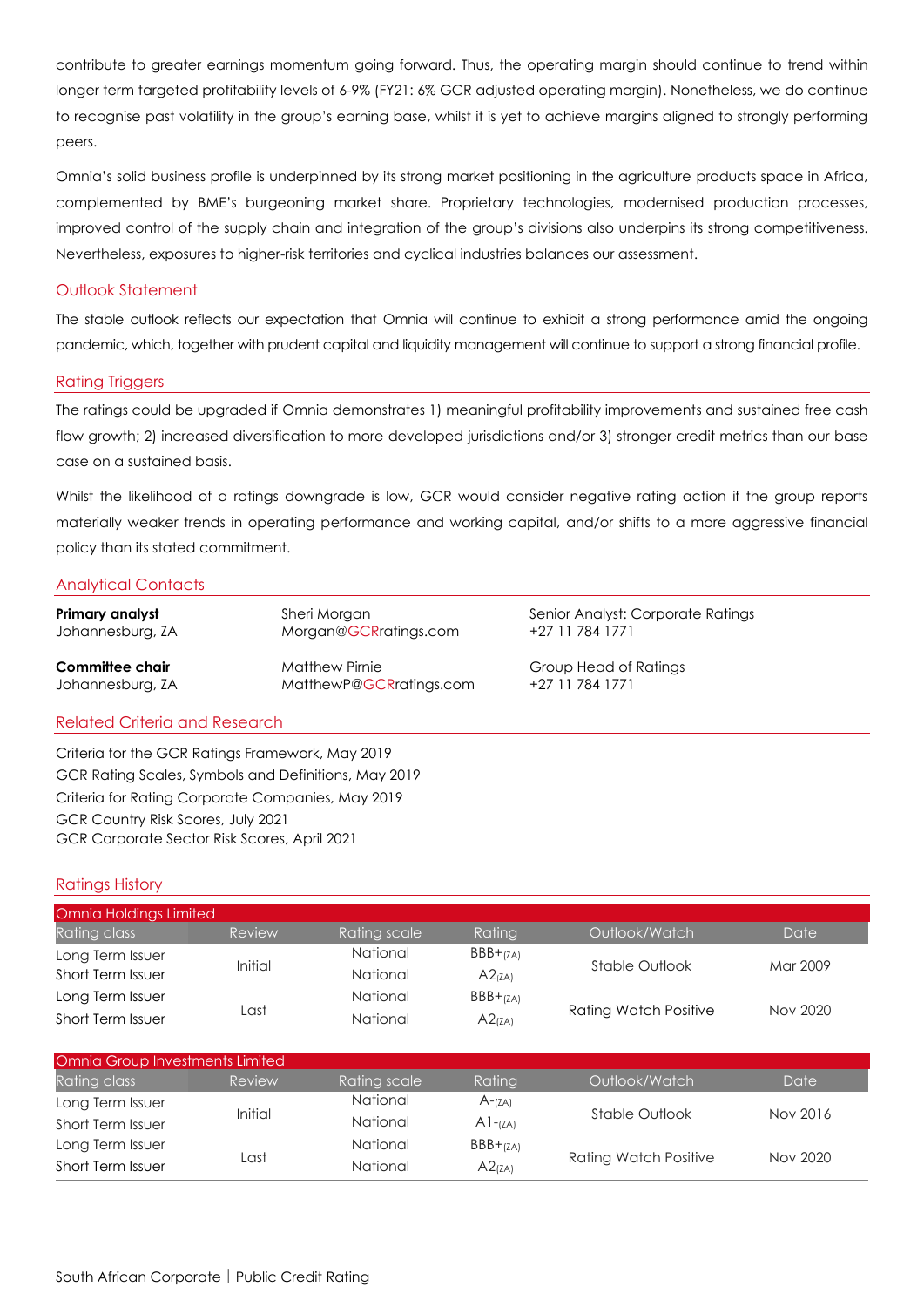| <b>Rating Components &amp; Factors</b> | <b>Risk scores</b> |
|----------------------------------------|--------------------|
| <b>Operating environment</b>           | 10.25              |
| Country risk score                     | 6.25               |
| Sector risk score                      | 4.0                |
| <b>Business profile</b>                | 1.00               |
| Competitive position                   | 1.00               |
| Management and governance              | 0.00               |
| <b>Financial profile</b>               | 2.00               |
| Earnings                               | (0.50)             |
| Leverage & cash flow                   | 1.00               |
| Liquidity                              | 1.50               |
| <b>Comparative profile</b>             | 0.00               |
| Group support                          | 0.00               |
| Peer comparison                        | 0.00               |
| <b>Total Risk Score</b>                | 13.25              |

# **Glossary**

| Covenant               | A provision that is indicative of performance. Covenants are either positive or negative. Positive covenants are activities that<br>the borrower commits to, typically in its normal course of business. Negative covenants are certain limits and restrictions on<br>the borrowers' activities.                                                                              |
|------------------------|-------------------------------------------------------------------------------------------------------------------------------------------------------------------------------------------------------------------------------------------------------------------------------------------------------------------------------------------------------------------------------|
| Debt                   | An obligation to repay a sum of money. More specifically, it is funds passed from a creditor to a debtor in exchange<br>for interest and a commitment to repay the principal in full on a specified date or over a specified period.                                                                                                                                          |
| Rating Horizon         | The rating outlook period.                                                                                                                                                                                                                                                                                                                                                    |
| <b>Rating Outlook</b>  | See GCR Rating Scales, Symbols and Definitions.                                                                                                                                                                                                                                                                                                                               |
| <b>Rating Watch</b>    | See GCR Rating Scales, Symbols and Definitions.                                                                                                                                                                                                                                                                                                                               |
| Refinancing            | The issue of new debt to replace maturing debt. New debt may be provided by existing or new lenders, with a new set of<br>terms in place.                                                                                                                                                                                                                                     |
| Repayment              | Payment made to honour obligations regarding a credit agreement in the following credited order: 3.) Satisfy the due or<br>unpaid interest charges; 4.) Satisfy the due or unpaid fees or charges; and 5.) To reduce the amount of the principal debt.                                                                                                                        |
| Rights Issue           | One of the ways that a company can raise additional funds is to issue new shares. These must be first offered to<br>current shareholders and a rights issue allows a shareholder to buy shares in proportion to the number already held.                                                                                                                                      |
| Short Term             | Current; ordinarily less than one year.                                                                                                                                                                                                                                                                                                                                       |
| <b>Working Capital</b> | Working capital usually refers to the resources that a company uses to finance day-to-day operations. Changes in working<br>capital are assessed to explain movements in debt and cash balances.                                                                                                                                                                              |
| <b>Interest Cover</b>  | Interest cover is a measure of a company's interest payments relative to its profits. It is calculated by dividing a<br>company's EBITDA by its interest payments for a given period.                                                                                                                                                                                         |
| <b>Issuer Ratings</b>  | See GCR Rating Scales, Symbols and Definitions.                                                                                                                                                                                                                                                                                                                               |
| Leverage               | In corporate analysis, leverage (or gearing) refers to the extent to which a company is funded by debt.                                                                                                                                                                                                                                                                       |
| Liquidity              | The speed at which assets can be converted to cash. It can also refer to the ability of a company to service its debt<br>obligations due to the presence of liquid assets such as cash and its equivalents. Market liquidity refers to the ease with<br>which a security can be bought or sold quickly and in large volumes without substantially affecting the market price. |
| Maturity               | The length of time between the issue of a bond or other security and the date on which it becomes payable in full.                                                                                                                                                                                                                                                            |